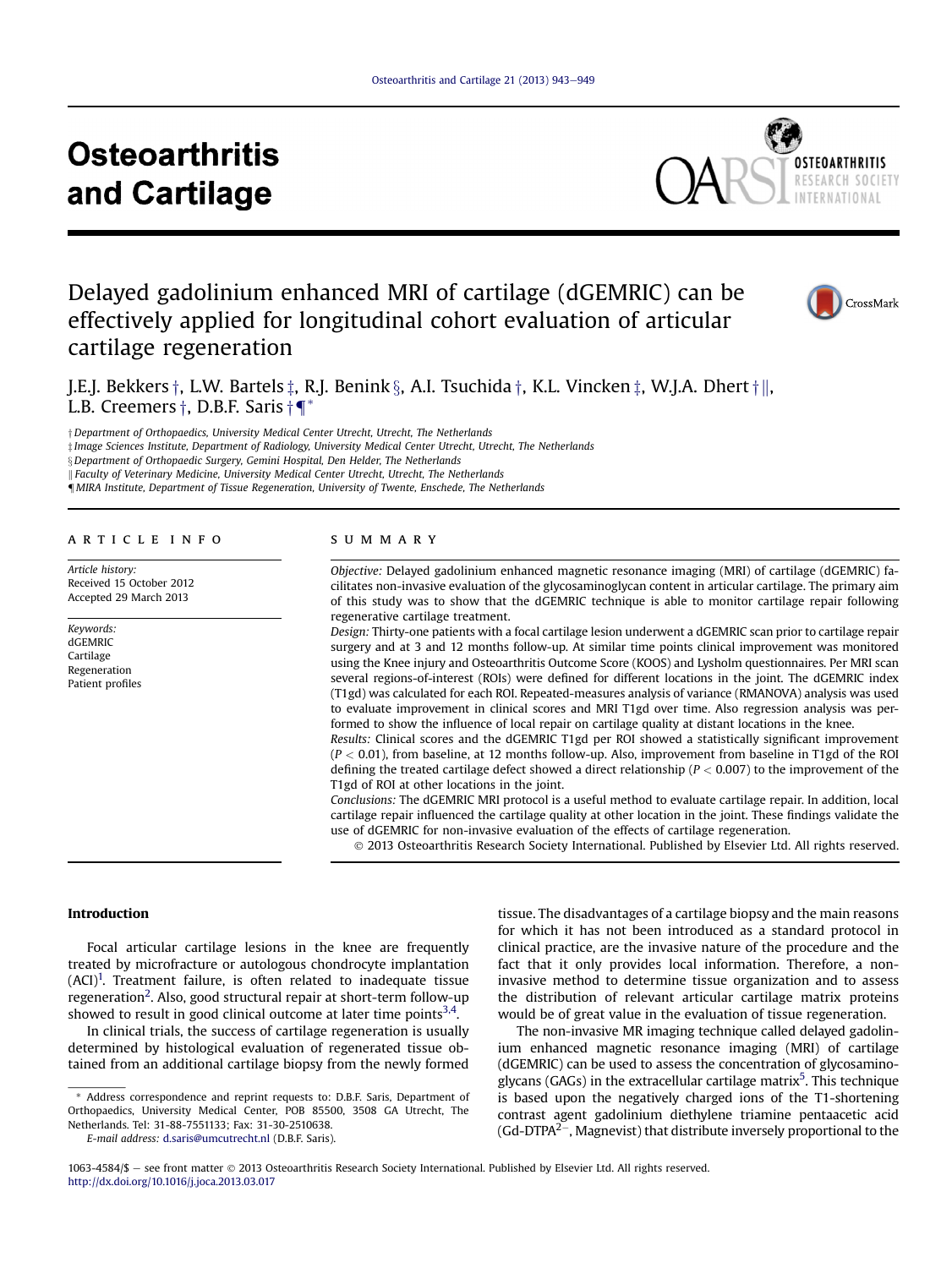concentration of the also negatively charged GAGs in articular cartilage. The Gd-DTPA $^\mathrm{2-}$  concentration per voxel is described by means of the dGEMRIC index (T1gd) which is calculated from the five different inversion times using a curve fitting method. In areas with low GAG the calculated T1gd will be low, and vice versa. A good correlation was found between the biochemically determined GAG contents and the related T1gd times in ex vivo studies<sup>[5,6](#page-5-0)</sup>. In addition, it was shown that the dGEMRIC technique can be used to evaluate the quality of articular cartilage after osteochondral autologous transplantation, high tibial osteotomy and matrix-assisted ACI (MACI) $7-11$ .

In addition to the availability of techniques evaluating the outcome of defect treatment, it is becoming increasingly evident that its success is directly dependent on patient characteristics $^{12}$ . Factors such as age and gender of the patient and size, age and location of the focal lesion were shown to influence clinical outcome after regenerative cartilage therapy<sup>12</sup>. However, it is not known to what extent these characteristics also affect the biological repair response.

Therefore, the primary aim of this study was to show that the dGEMRIC technique is able to monitor cartilage repair following regenerative cartilage treatment. We also evaluated to what extent local cartilage repair influences the cartilage quality in the whole knee. Also, specific patient and defect characteristics were evaluated for their influence on cartilage repair.

#### Material and methods

#### General study outline and patient population

This study was conducted with approval of the institutional ethical committee under protocol number 08-022/E. Patients with a substantial decrease in sports participation or limitations in activities of daily living combined with a strong suspicion of a focal (osteo)chondral lesion on MRI were planned for arthroscopy and indicated for treatment, with either microfracture, MACI, Chon $d$ roCelect or Chondron treatment<sup>13</sup>. These patients were eligible for inclusion in this study. If patients signed consent a preoperative dGEMRIC scan was obtained. Patients with general contraindications for MRI scanning, a known allergic reaction to gadoliniumcontaining contrast agents or with a history of kidney pathology were considered not eligible for inclusion. If, during arthroscopy, the treating physician found that the lesion or other cartilage surfaces were not suitable to receive any of the abovementioned treatments, the included patient was excluded from the study. From April 2009 to March 2010 a total of 40 patients diagnosed with a symptomatic (osteo)chondral focal articular cartilage lesion met the inclusion criteria and were willing to participate in this study. The study procedures and risks were explained and, after a minimum of 14 days, informed consent was obtained by a physician not involved in the diagnostic and therapeutic process (JEJB). One patient was excluded when receiving her first study MRI because of MRI artefacts possibly resulting from previous anterior cruciate ligament reconstruction. In addition, seven patients were excluded during surgery for two reasons; they either showed generalized cartilage degeneration ( $n = 2$ ) or the characteristics of the lesion were not suitable for abovementioned treatments ( $n = 5$ ). One patient was lost to follow-up at 12 months. The baseline characteristics of the 31 patients who were included and completed the study are provided in Table I. All included patients were evaluated before surgery (on average 33  $\pm$  18 days, range 1–78 days) as well as 3 and 12 months after surgery by a dGEMRIC examination and clinical questionnaires.

#### Cartilage evaluation by dGEMRIC

All dGEMRIC scans were performed on a 1.5-T clinical MRI scanner (Achieva, Philips Healthcare, Best, The Netherlands) using a

Baseline characteristics

|                                                           | Patients<br>$(n = 31)$ |
|-----------------------------------------------------------|------------------------|
| Gender                                                    |                        |
| Male $n$ $(\%)$                                           | 23 (74%)               |
| Female $n$ $(\%)$                                         | 8(26%)                 |
| Age mean $\pm$ SD                                         | $36 + 11$              |
| $<$ 30 jr n (%)                                           | 12 (39%)               |
| $>30$ jr n $(\%)$                                         | 19 (61%)               |
| Type of treatment                                         |                        |
| MACI/characterized chondrocyte implantation (CCI) $n$ (%) | 12 (39%)               |
| Microfracture (MF) $n$ (%)                                | 12 (39%)               |
| Chondron $n$ $(\%)$                                       | 7(22%)                 |
| Defect age* mean (months) $\pm$ SD                        | $24 + 17$              |
| $<$ 2 y n $(\%)$                                          | 12 (50%)               |
| $>2 \text{ y n } (\%)$                                    | 12 (50%)               |
| Defect size mean $(cm^2) \pm SD$                          | $4 + 2$                |
| $<$ 3 cm <sup>2</sup>                                     | 12 (39%)               |
| $>3$ cm <sup>2</sup>                                      | 19 (61%)               |

\* Defect age from Chondron treatment patients is missing.

dedicated eight-element sense knee coil as a receiver (Philips Healthcare, Best, The Netherlands). Scanning took place 90 min after intravenous injection of Magnevist (Gd-DTPA<sup>2-</sup>, Bayer, Germany) at a dose of 0.2 mmol/kg body weight. After survey scans, a transient field echo (TFE) pulse sequence was used for dGEMRIC with five different inversion delay times (50, 150, 350, 650 and 1650 ms), as previously described by McKenzie et  $al^{14}$  $al^{14}$  $al^{14}$  A total of 36 partitions were obtained with a 256  $\times$  232 in plane acquisition matrix resulting in a voxel size of  $0.625 \times 0.625 \times 3$  mm<sup>3</sup>, using an echo time of 4.3 ms, a repetition time of 10 ms and a flip angle of 20 degrees. The average T1Gd per region-of-interest (ROI) was calculated after voxelwise fitting of the dGEMRIC signal equation as a function of inversion time using the Levenberg-Marquardt nonlinear least-squares method implemented in in-house developed software. On the sagittal images obtained in the dGEMRIC scan with an inversion delay time of 350 ms a total of six different ROIs ([Fig. 1\)](#page-2-0) were drawn using a smartboard with projection on an interactive screen. The defect ROI was the region of the treated defect. The cartilage segmentation in the defect ROI was separated from the adjacent (non) defect cartilage using the length, width and size of the defect (obtained from surgery reports). Based on the voxel size of the obtained dGEMRIC scans we calculated the number of slices and width of the defect on the sagittal images for segmentation. In the articular cartilage directly opposing and articulating with the treated defect the articulating ROI was drawn. The three joint compartments, patellofemoral, lateral and medial tibiofemoral, were, depending on the site of the cartilage defect, separately identified as the treated ROI and two other ROIs. Finally a whole knee ROI was created that consisted of a segmentation of all the articular surfaces in the knee. All segmentations were performed by one person (JEJB) and consensus with an experienced knee specialized orthopedic surgeon was obtained in case of any doubts. Baseline ROIs were used and plotted on the follow-up scans at 3 and 12 months to guarantee similar sized ROIs over time. For a set of 15 scans all ROIs were, with an interval of 1 month, repeated by the same observer to evaluate the internal consistency and reliability of the segmentation process.

#### Evaluation of clinical outcome

The clinical treatment outcome was assessed using two different questionnaires both validated for the evaluation of the clinical status of patients treated for an articular cartilage lesion $15,16$ .

The Knee injury and Osteoarthritis Outcome Score (KOOS) was designed to evaluate the short- and long-term follow-up of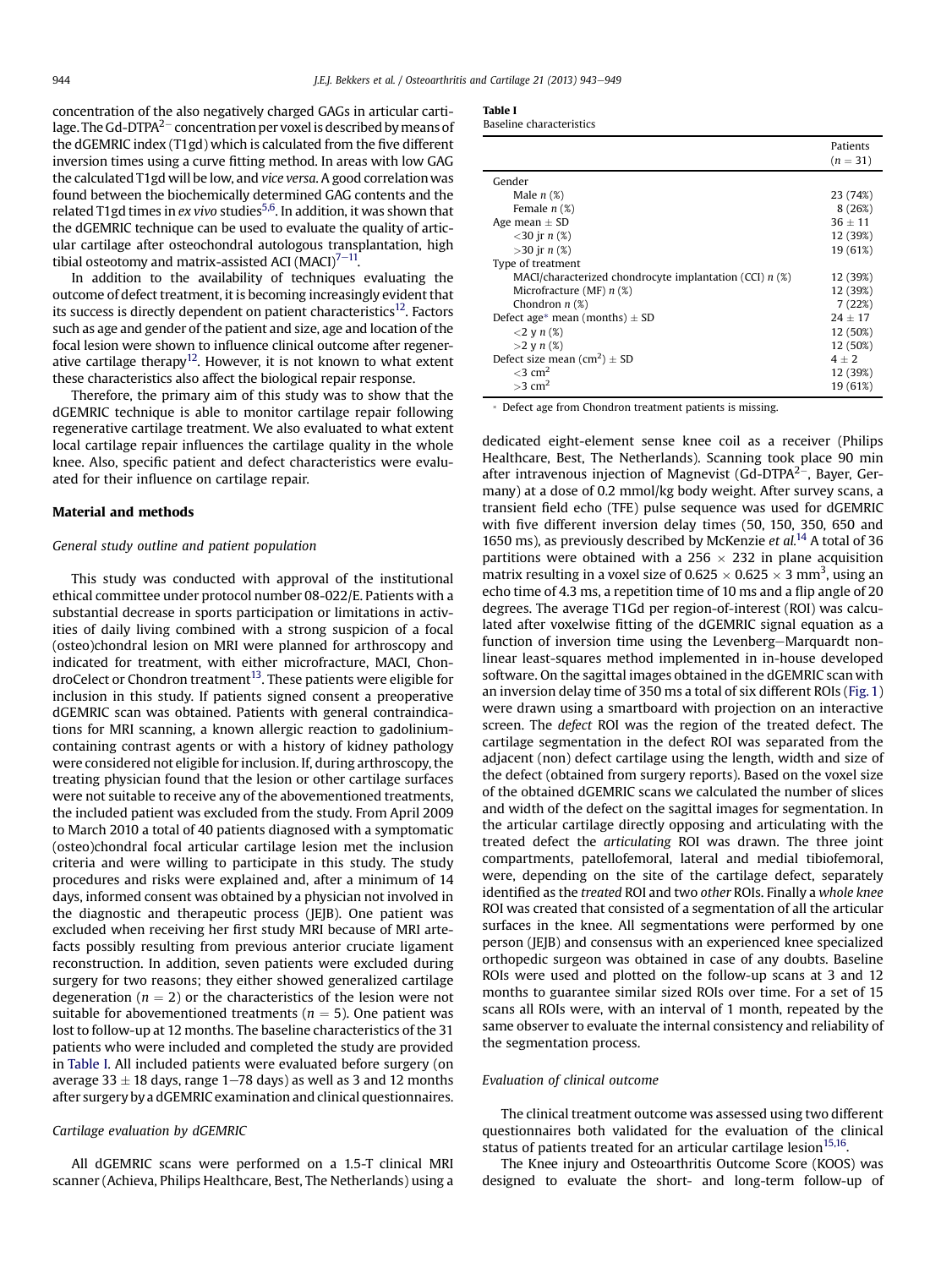<span id="page-2-0"></span>

Fig. 1. ROIs. Sagittal MRI slices of the scan with 350 ms inversion delay time showing example ROI segmentations as a color overlay. The color bar represents the calculated T1gd in milliseconds, where a high T1gd (1000 ms) is depicted as blue and a low T1gd (nearly 0 ms) as red.

treatment of knee injury and knee osteoarthritis. Recently this questionnaire was validated to measure the clinical condition in patients after regenerative cartilage surgery<sup>[15](#page-5-0)</sup>. The KOOS consists of five subdomains; symptoms, pain, activities of daily living, function in sport and recreation and knee-related quality of life. The KOOS score per subdomain (score  $0-100$ ) was calculated using the free available scoring sheet on the KOOS website [\(http://www.koos.nu/\)](http://www.koos.nu/).

The Lysholm questionnaire was initially designed to evaluate the functional disabilities resulting from ligamentous injury. Recently, this questionnaire has also been validated to asses articular cartilage damage<sup>16</sup>. The questionnaire consists of eight domains (pain, instability, locking, swelling, limping, walking stairs, squatting and keeping support) and translates to a score between 0 and 100 (normal knee function).

#### Statistical analysis

All statistical analyses were performed using SPSS statistical software version 15.0 (Chicago, USA). Internal consistency of the segmentation process was performed by the Cronbach's alpha and the reliability using the intraclass correlation coefficient (ICC).

### Repeated-measures analysis of variance (ANOVA)

Absolute improvement from baseline at 3 and 12 months followup for (subdomains of) the clinical questionnaires and ROIs was calculated (by extracting the baseline values from the 3 and 12 month values) and tested using a repeated-measures ANOVAwith a repeated model fit. All variables showed a normal distribution (Kolmogorov-Smirnov  $P > 0.05$ ) equality of variance (Levene's test  $P > 0.05$ ) and met the assumption of sphericity (Mauchly's test  $P > 0.32$ ) and could therefore validly be included in the repeated-measures model.

To correct for a false positive interpretation of statistical significance among the multiple tests that were performed to show the, possible, improvement over time of one variable a Bonferroni correction was performed following the repeated-measures model. Improvement over time is, for all variables, presented as average  $\pm$  standard deviation.

#### Conditions for regression analysis

A regression analysis was performed to evaluate possible relations between our outcome variables. Before valid inclusion into the regression model, all variables were subjected to a normality test by the Kolmogorov-Smirnov coefficient, a test for intervariable correlation and multicollinearity (Pearson correlation coefficient and the variance inflation factor) and an assessment for autocorrelation (correlation within a single variable) with the Durbin-Watson coefficient. Also, in multiple regression analysis, the unstandardized residuals were evaluated for the absence of intercorrelation and scatterplots were created to test normal residual distribution and homoscedasticity. A Kolmogorov–Smirnov coefficient with  $P > 0.05$  indicates normal distribution while a variance inflation factor close to 0 or  $>5$  was considered indicative of multicollinearity. A Durbin-Watson coefficient close to 0 is related to strong negative autocorrelation, whereas a Durbin-Watson close to 4 suggests strong positive autocorrelation.

For each regression analysis, the B-coefficient, standard error of the B-coefficient, the 95% confidence interval (95% CI), the  $R^2$  and P-value of the model were obtained. The B-coefficient explains the relation between the predictor and dependent variable where an increase of 1 unit of the predictor results in an increase of the dependent variable by the value of B. This relation is statistically significant if the  $P < 0.05$  and causality counts for the percentage expressed by the  $R^2$ .

#### Linear regression analysis

Linear regression analysis was performed to evaluate whether local regeneration (expressed by the 12 months improvement in measured T1gd from baseline in the defect ROI) influences other joint compartments. For this, a single linear regression model was applied with the absolute improvement of measured T1gd in the defect ROI as a predictor variable and the absolute improvement of measured T1gd of the other ROIs (articulating, treated, other 1, other 2 and whole) as dependent variables.

#### Multiple regression analysis

Multiple linear regression with backward elimination was performed to test what patient characteristics were related to improvement in defect T1gd after 12 months. For all statistical analysis a P-value of  $P < 0.05$  was considered statistically significant.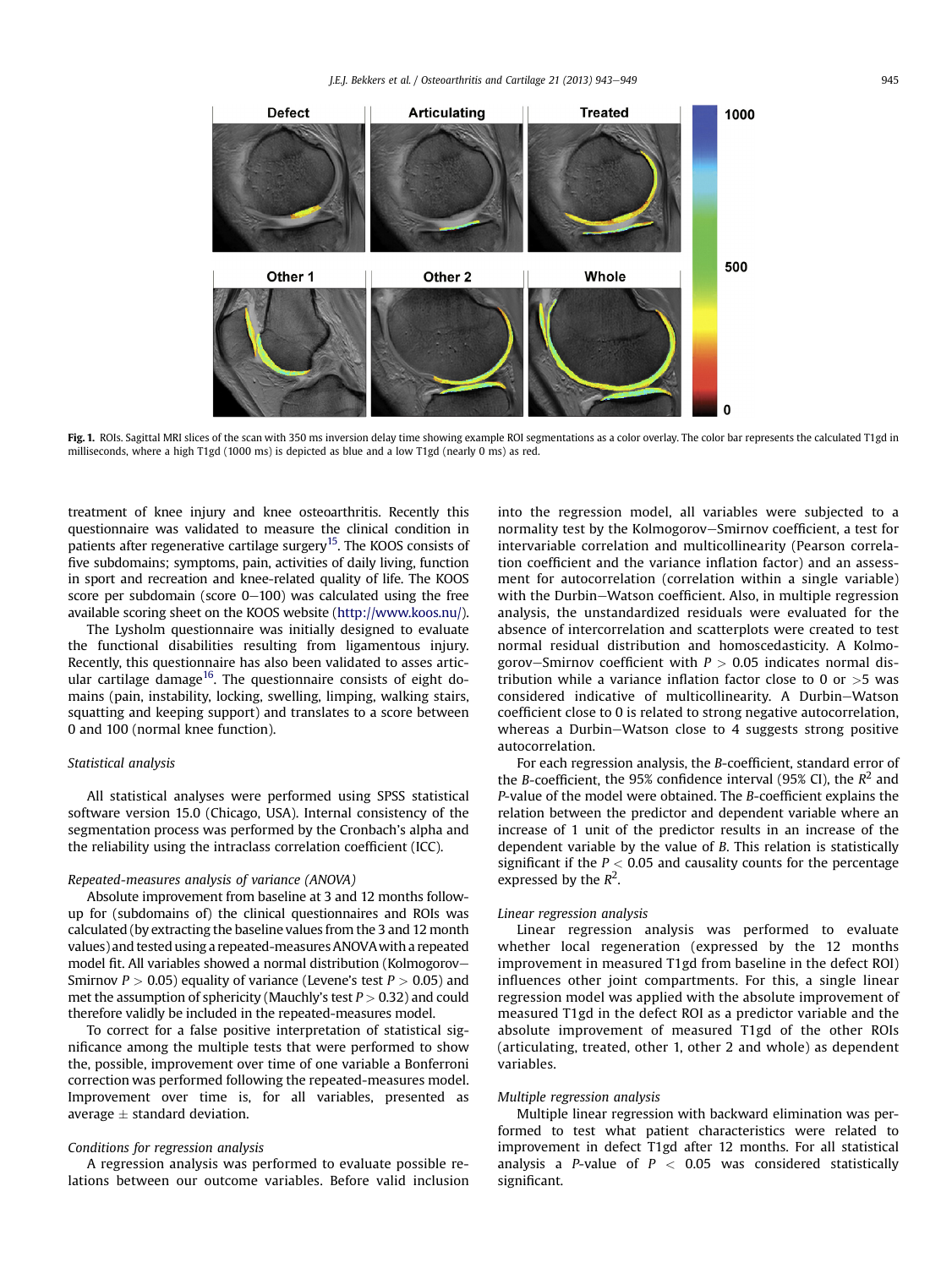#### Results

#### dGEMRIC and clinical scores; improvement from baseline

The segmentation process was valid with a Cronbach's alpha of 0.86 and an ICC of 0.91.

At baseline, the T1gd ranged from 365 to 484 ms for the different ROIs (defect 365  $\pm$  46, articulating 484  $\pm$  125, treated  $421 \pm 48$ , other  $1422 \pm 60$ , other  $2448 \pm 68$ , whole  $432 \pm 54$ ). The KOOS scores at baseline were lowest for the sports and quality of life subdomains (pain 59  $\pm$  19, activity of daily living 65  $\pm$  20, symptoms 62  $\pm$  18, sports 27  $\pm$  22, quality of life 24  $\pm$  15). The baseline Lysholm score was  $48 \pm 21$  points.

Except for the articulating ROI, the T1gd indices at 3 months after surgery were slightly, but statistically non-significantly, decreased compared to the baseline values (Table II, defect  $362 \pm 54$ , articulating  $481 \pm 171$ , treated  $407 \pm 68$ , other  $1411 \pm 61$ , other 2 419  $\pm$  55, whole 415  $\pm$  58). After 12 months follow-up, the T1gd of the defect and the articulating ROI showed the largest, statistically significant ( $P < 0.01$ ) improvement from baseline (defect 468  $\pm$  91, articulating 622  $\pm$  241), which was also clearly visible on the dGEMRIC images (Fig. 2). In addition, the T1gd of the other ROIs (treated 481  $\pm$  91, other 1 503  $\pm$  85, other 2 680  $\pm$  63, whole  $484 \pm 67$ ) also showed a clear, and statistically significant  $(P < 0.01)$ , improvement from baseline.

At 3 months after surgery, the clinical scores did not show a statistically significant change from baseline (Table II). However, at 12 months follow-up all but three patients showed clearly improved clinical scores. Improvement from baseline was noted on the Lysholm, the KOOS subdomains and the KOOS overall scores  $(P < 0.01)$  (Table II).

Regression analysis; effect of defect treatment on distant cartilage quality

All variables in the regression analysis had a normal distribution (normality tests  $P > 0.358$ ) and no multicollinearity or autocorrelation was found (variance inflation factor, 1.000; Durbin-Watson range, 2.199-2.510). Also scatterplots of model residuals showed normal residual distribution and homoscedasticity of residuals.

The increase in T1gd after 12 months at the defect ROI was significantly related to the T1gd increase of the other ROIs in the joint (Table III). The B-values ranged from 0.787 to 0.567 indicating

| וח<br>ı<br>ıа<br>н<br>ı<br>× |  |
|------------------------------|--|
|------------------------------|--|

Clinical outcome evaluation

|                    | Baseline $-3$ months    | Baseline $-12$ months             |  |
|--------------------|-------------------------|-----------------------------------|--|
| KOOS questionnaire |                         |                                   |  |
| Pain               | $12 \pm 4 (5 - 20)^*$   | $21 \pm 4 (13 - 29)^*$            |  |
| Symptoms           | $4 \pm 4(-4-12)$        | $15 \pm 4 (7 - 23)^*$             |  |
| Activity           | $6 \pm 4 (-1 - 14)$     | $20 \pm 4(13 - 27)^*$             |  |
| Sports             | $-1 \pm 4 (-10-7)$      | $29 \pm 5 (19 - 38)^*$            |  |
| OoL                | $5 \pm 3(-1-11)$        | $20 \pm 4(13 - 28)^*$             |  |
| Overall KOOS       | $6 \pm 3(0-13)$         | $20 \pm 3(14 - 27)^*$             |  |
| Lysholm            | $9 \pm 4(1-17)$         | $28 \pm 3(21 - 35)^*$             |  |
| <b>ROIS</b>        |                         |                                   |  |
| Defect             | $-4 \pm 11 (-26 - 18)$  | $103 \pm 13 (76 - 130)^*$         |  |
| Articulating       | $20 \pm 28 (-36 - 76)$  | $158 \pm 46 (65 - 252)^*$         |  |
| Treated            | $-19 \pm 10 (-39 - 2)$  | $49 \pm 18 (12 - 86)^*$           |  |
| Other 1            | $-11 \pm 10 (-30-9)$    | $78 \pm 16$ (44-111) <sup>*</sup> |  |
| Other 2            | $-16 \pm 10 (-38 - 5)$  | $44 \pm 14(15 - 72)^*$            |  |
| Whole              | $-10 \pm 11 (-32 - 12)$ | $51 \pm 15 (13 - 74)^*$           |  |

Improvement from baseline [mean  $\pm$  SD and (95%CI)] after 3 and 12 months (calculated by extracting the baseline values from the 3 and 12 month values) for both the clinical questionnaires and dGEMRIC ROIs. \*P < 0.01.



Fig. 2. dGEMRIC at baseline and 12 months follow-up. The blue pixels represent a high T1gd (1000 ms) while a low T1gd of 0 is labeled as red. At the preoperative situation a clear change in signal (from yellow to red) is visible at the site of the lesion when compared to the rest of the knee. At 12 months after surgery the overall signal in the knee is improved (more blue-green) with a clear signal improvement at the treated defect site.

that for each millisecond increase in T1gd at the treated defect after 12 months, the T1gd of the cartilage at another location in the joint increased with  $0.787-0.567$  ms.

Multiple regression analysis showed that the patient characteristics (gender, patient age, defect age and defect size) did not influence ( $P > 0.070$ ) the improvement in T1gd after 12 months for the defect ROI. However, defect size and patient age were shown to influence the improvement in T1gd of the whole ROI at 12 months after surgery. A defect size > 3 cm<sup>2</sup> was related to 58  $\pm$  24 less increase ( $P = 0.024$ ) in T1gd of the joint as a whole after 12 months compared to defects  $<$ 3 cm<sup>2</sup> and in patients  $<$ 30 years old a 152  $\pm$  47 stronger increase (P = 0.005) in the T1gd was found compared to those >30 years old at 12 months after surgery.

#### **Discussion**

This study evaluated the feasibility of non-invasive monitoring by dGEMRIC of defect repair and general tissue integrity of cartilage in the joint after cartilage repair surgery. The dGEMRIC scanning technique was useful in detecting local cartilage repair in a focal defect 1 year after treatment, which was accompanied by clearly improved clinical scores. In addition, local improvement of T1gd was directly related to the improvement of cartilage quality in other joint compartments. Also, patient age and defect size influenced the treatment response of the articular cartilage in the whole knee.

The International Cartilage Research Society has recently published several guidelines for histological and MRI based evaluation of cartilage repair studies $17,18$ . Histological evaluation of newly formed cartilage provides information on the structural

| <b>Table III</b>                                          |
|-----------------------------------------------------------|
| Defect treatment relates to overall cartilage improvement |

| Dependent variable |       | P-value | 95%CI lower | 95%CI upper |
|--------------------|-------|---------|-------------|-------------|
| Treated T0T12      | 0.787 | 0.001   | 0.364       | 1.210       |
| Other 1 T0T12      | 0.651 | 0.002   | 0.253       | 1.049       |
| Other 2 T0T12      | 0.567 | 0.002   | 0.233       | 0.901       |
| Whole              | 0.689 | 0.001   | 0.354       | 1.023       |

Linear regression analysis using the increase in T1gd from baseline to 12 months at the defect ROI as a predictor for the increase in T1gd from baseline to 12 months at other joint locations/ROIs. The B-value represents the increase in the dependent variable when the increase in the predictor is 1. For example, when the T1gd at the defect ROI improves with 1 ms in 12 months' time the T1gd of the treated joint compartment (treated ROI) improves with 0.787 explaining an influence of local regeneration on cartilage quality in locations in the joint.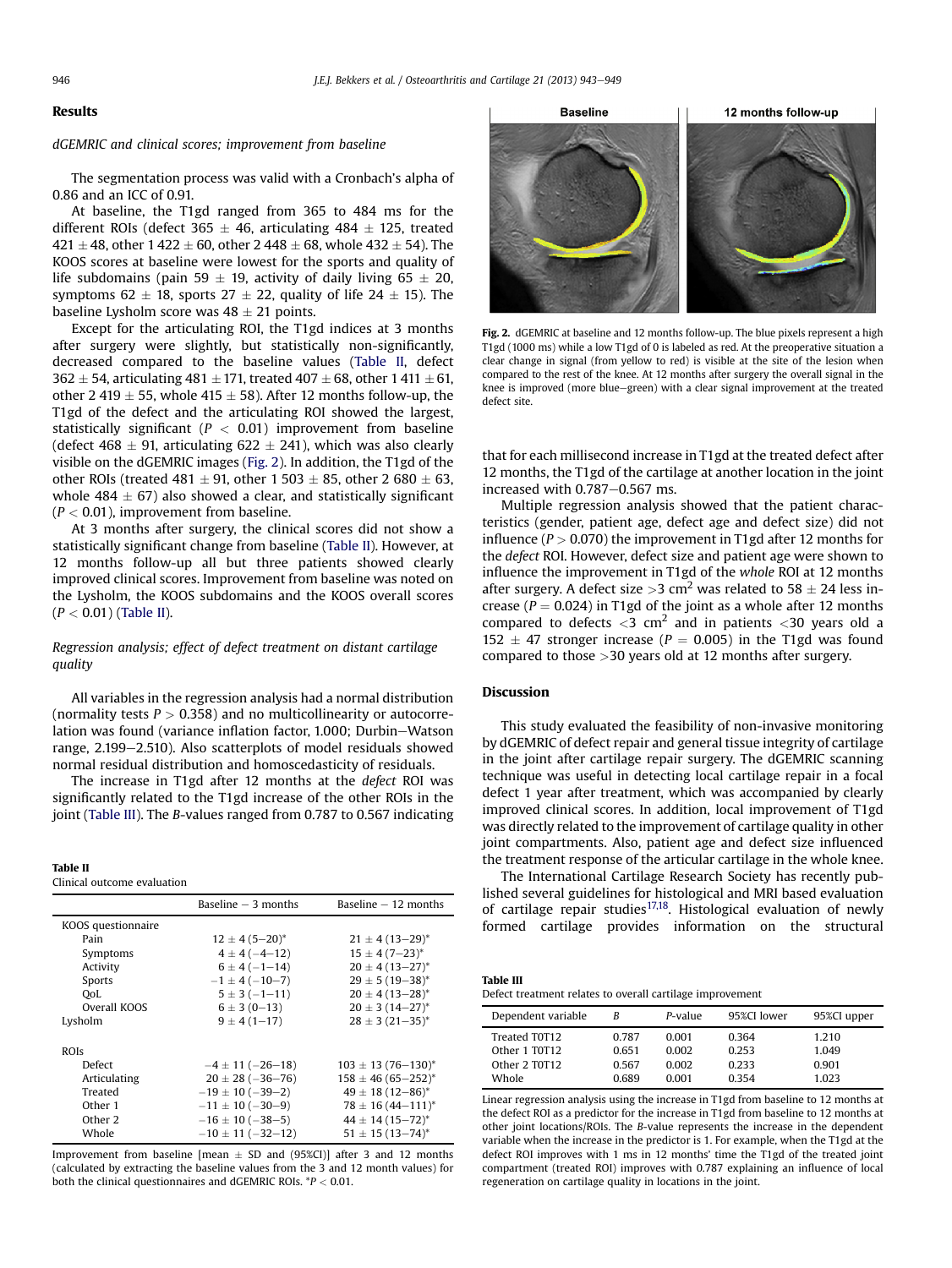organization and can help to understand the biological success of tissue regeneration<sup>17</sup>. Disadvantages of histological evaluation are the time consuming processing and the small volume of tissue that can be analyzed. Moreover, the invasive nature of the necessary biopsy makes longitudinal follow-up less desirable from an ethical point of view. Contrast-enhanced MRI scanning protocols, such as dGEMRIC, are able to represent tissue structure and can be readily applied in a longitudinal follow-up. Moreover, with MRI the whole joint can be assessed instead of only small tissue volumes after biopsy.

Overall the dGEMRIC technique is reliable as repeated measurements show a good reproducibility<sup>19–21</sup>. Also the coefficient of variation in the bulk T1gd for certain cartilage ROIs was 5%, ranging from 4.2% to 5.5% for femur and tibia cartilage respectively<sup>19</sup>. However, recent reports question the robustness of the physical properties at which the dGEMRIC technique is based on. The measurement of bulk T1gd values from articular cartilage 1.5 h after scanning is based on the assumption of a steady state concentration gradient at that time<sup>[14](#page-5-0)</sup>. However, recently it was shown that the depth-wise concentration gradient of Gd-DTPA $^{2-}$  is continuously changing which could make bulk ROI measurements less reliable<sup>22</sup>. In addition, the diffusion time of Gd-DTPA $^{2-}$  seemed slower than previously assumed and the distribution of Gd-DTPA $^{2-}$  is also influenced by the collagen content of the articular cartilage<sup>23</sup>. These observations should be taken into account when dGEMRIC data is being evaluated and one should be cautious to directly relate measured T1gd to tissue GAGs. Abovementioned issues are the limitation of dGEMRIC technique and manuscripts that directly relate dGEMRIC findings to tissue GAG. In addition this study could have been strengthened when also other quantitative MRI techniques, such as T2 mapping or proton density sequences, were added to the analysis. In addition, such scanning sequences are more reliable in the assessment of a focal lesion and therefore will lead to a more precise segmentation of the cartilage in the focal defect area. This could prevent from an erroneous baseline T1gd values of the defect ROI resulting from a segmentation that includes limited amounts of the  $-gadolinium$  containing  $-gynoval$  fluid in the defect. Also longer follow-up would have provided more information on the use of non-invasive evaluation tools, such as dGEMRIC, for the evaluation of articular cartilage following cartilage repair.

To our knowledge one study also compared the T1gd values measured in a focal cartilage lesion to those 1 year after matrix-associated ACI<sup>[9](#page-5-0)</sup>. However, the main outcome parameter of that study was to evaluate the zonal distribution of GAGs, using dGEMRIC, in normal and repair tissue. Therefore, the study may have been underpowered ( $n = 15$ ) to show statistically significant T1gd improvement between the preoperative and postoperative scans. Therefore, this is the first study to show that a dGEMRIC scanning protocol can be used to longitudinally show improvement in T1gd, as a possible representation of tissue GAG concentration, following cartilage repair.

Several other groups already used dGEMRIC to evaluate articular cartilage after ACI, but focussed on differences between repair and native tissue, the zonal organization of the newly formed tissue or only performed post-surgery dGEMRIC without baseline measurements<sup>7,9,11,24</sup>. Considering the large variation in T1gd times between patients, it is difficult to define a consensus T1gd that represents acceptable or good quality cartilage after regeneration. Therefore, patient specific baseline measurements are essential when cartilage quality following regenerative surgery is a relevant outcome in a longitudinal study.

During the different phases of cartilage regeneration the organization of matrix constituents and water content change contin-uously<sup>[18](#page-5-0)</sup>. These factors influence the T1 relaxation time of the newly formed tissue and most likely lead to differences of the measured T1 relaxation times in repair tissue compared to the reference healthy or degenerated cartilage<sup>18</sup>. This should be taken into account when cartilage is being evaluated with the dGEMRIC technique. A direct comparison, using only post-contrast imaging, between repair tissue and other locations in the joint could, therefore, introduce erroneous interpretation of the data and does not represent the true GAG content in articular cartilage<sup>18</sup>. The delta relaxation rate  $[\Delta R1 = 1/T1$  precontrast  $-1/T1$ (Gd)] corrects for the differences in precontrast T1 and is preferred when different locations in the joint are being evaluated and compared in a cross-sectional study design $^{18}$  $^{18}$  $^{18}$ . However, per location in the joint (either repair or healthy reference tissue) the correlation between the T1gd and  $\Delta R1$  is high and separate interpretation of both outcome variables leads to similar conclusions<sup>[25](#page-6-0)</sup>. The absence of precontrast imaging, in this study, combined with a longitudinal evaluation at predefined locations does, for abovementioned reason, not influence data interpretation nor change the final conclusions. In addition, patient comfort will decrease when also a precontrast MRI scan was performed as scanning time would be twice as long.

The clinical benefit following ACI and microfracturing is influenced by specific characteristics of the defect or patient $4,12,26-28$  $4,12,26-28$ . Also, in specific cases one technique may perform better than the other one does<sup>4,12,27,29</sup>. In this study, the size of the defect and age of the patient showed a direct relation to the overall improvement in T1gd of the articular cartilage in the knee, at 12 months after surgery. This implies that specific biological characteristics of the defect and patient could play a role in the intrinsic repair capacity of the articular cartilage following surgery. The articular cartilage in the knee showed less improvement following cartilage surgery when a large defect (>3 cm<sup>2</sup>) had been present. Whether the size of the defect is positively correlated to the severity of disturbance in joint homeostasis remains to be seen, however, the presence of an articular cartilage defect has been shown to induce joint cartilage degeneration $30$ . It has also been shown that larger defects, if left untreated, are related to an increased cartilage volume  $loss<sup>31</sup>$ . Age influenced the improvement in T1gd following cartilage surgery in this study. Younger patients could be more sensitive for a regenerative response due to the senescence of cells and tissues related to the effects of aging<sup>32</sup>.

Based on macroscopic and biochemical evaluation, the treatment of an articular cartilage defect has been related to a decrease in degenerative characteristics at other joint locations<sup>[30](#page-6-0)</sup>. In this study we showed, using regression analysis, that defect treatment is related to the improvement of the T1gd at other locations in the joint which could imply improved cartilage quality. These findings underline the importance of the concept of joint homeostasis and the role for early detection and intervention. The presence of an articular defect should be regarded as indicative of a joint disease rather than a local problem. Timely treatment has been shown to improve clinical outcome, i.e., timely restoration of the joint homeostasis improves the regenerative response of the whole joint<sup>4,12</sup>. Using dGEMRIC, such changes can be monitored thereby providing a reliable imaging tool for the evaluation of cartilage quality in the whole joint following cartilage repair.

In conclusion, this study demonstrates that the dGEMRIC technique can be used to longitudinally measure changes in T1gd following cartilage repair surgery. Also, using dGEMRIC we showed that patient age and defect size influence the improvement in T1gd following cartilage surgery and that local repair influences the T1gd at distant locations in the joint. Taken together, these findings illustrate the value of dGEMRIC for the evaluation of the effects of cartilage repair and clearly indicate a role for early detection and intervention.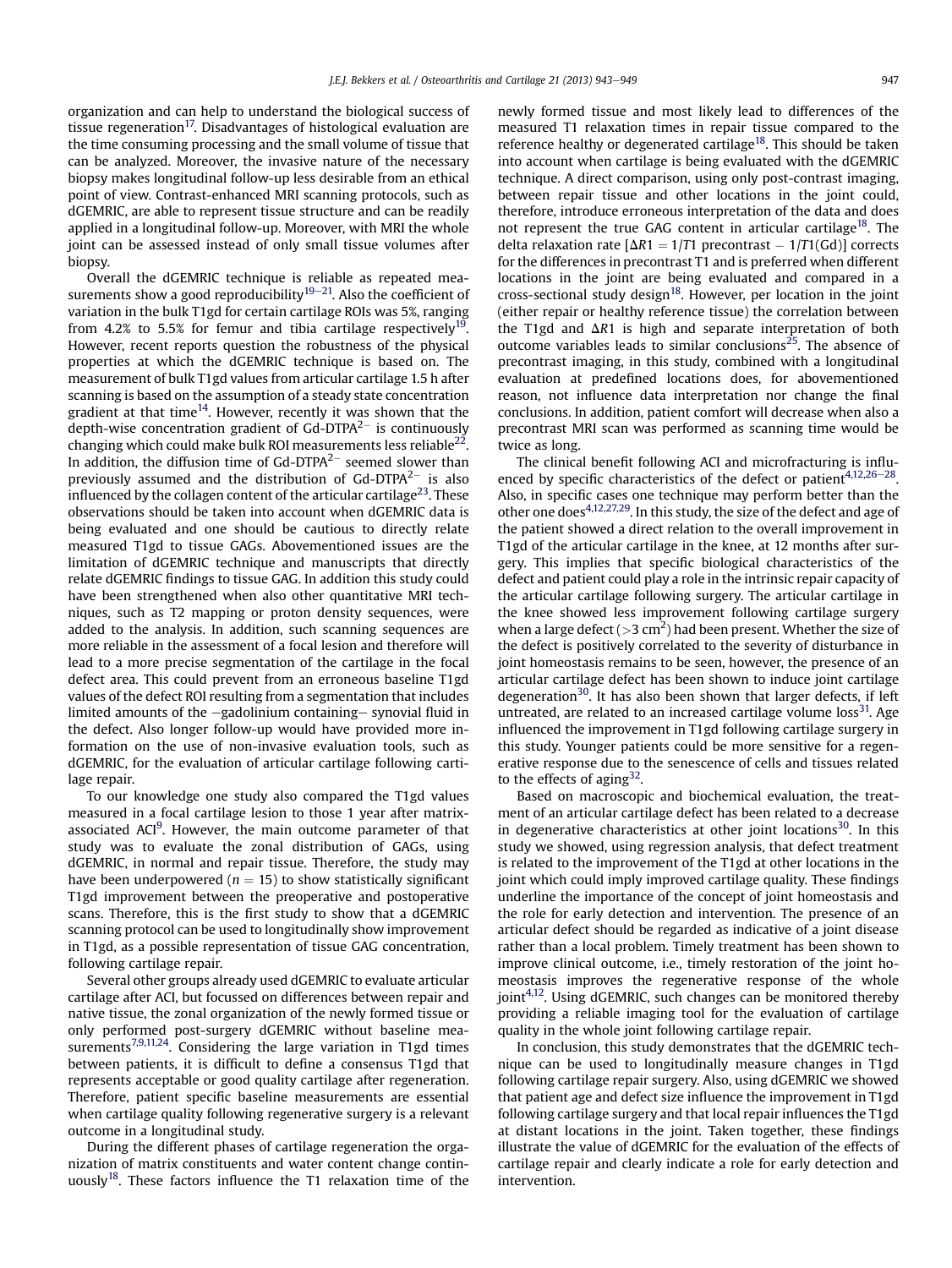#### <span id="page-5-0"></span>Author contributions

Conception and design: JEJ Bekkers, LW Bartels, RJ Benink, AI Tsuchida, KL Vincken, WJA Dhert, LB Creemers, DBF Saris.

Analysis and interpretation of the data: JEJ Bekkers, LW Bartels, LB Creemers, DBF Saris.

Drafting of the article: JEJ Bekkers, LW Bartels, AI Tsuchida, LB Creemers.

Critical revision of the article for important intellectual content: JEJ Bekkers, LW Bartels, RJ Benink, AI Tsuchida, KL Vincken, WJA Dhert, LB Creemers, DBF Saris.

Final approval of the article: JEJ Bekkers, LW Bartels, RJ Benink, AI Tsuchida, KL Vincken, WJA Dhert, LB Creemers, DBF Saris.

Provision of study materials or patients: JEJ Bekkers, RJ Benink, AI Tsuchida, DBF Saris.

Statistical expertise: JEJ Bekkers, I van der Tweel (acknowledged).

Obtaining of funding: WJA Dhert, LB Creemers, DBF Saris.

Administrative, technical, or logistic support: JEJ Bekkers, AI Tsuchida.

Collection and assembly of data: JEJ Bekkers, LW Bartels, AI Tsuchida, KL Vincken.

#### Conflict of interest

None of the authors have any conflict of interest related to the work presented in this manuscript.

#### Role of the funding source

The study sponsors were not involved in/did not have any influence on study design, collection, analysis and interpretation of data, writing of the manuscript; and in the decision to submit the manuscript for publication.

#### Acknowledgments

The authors greatly acknowledge the support of the TeRM Smart Mix Program of the Netherlands Ministry of Economic Affairs and the Netherlands Ministry of Education, Culture and Science.

The authors would like to thank Ingeborg van der Tweel for her statistical advice.

LBC is funded by the Dutch Arthritis Foundation.

#### References

- 1. Bekkers JE, Inklaar I, Saris DB. Treatment selection in articular cartilage lesions of the knee: a systematic review. Am J Sports Med 2009;37(Suppl 1):48S-55S.
- 2. Nehrer S, Spector M, Minas T. Histologic analysis of tissue after failed cartilage repair procedures. Clin Orthop Relat Res 1999 Aug;(365):149-62.
- 3. Saris DB, Vanlauwe J, Victor J, Haspl M, Bohnsack M, Fortems Y, et al. Characterized chondrocyte implantation results in better structural repair when treating symptomatic cartilage defects of the knee in a randomized controlled trial versus microfracture. Am J Sports Med 2008 Feb;  $36(2)$ :  $235-46$ .
- 4. Saris DB, Vanlauwe J, Victor J, Almqvist KF, Verdonk R, Bellemans J, et al. Treatment of symptomatic cartilage defects of the knee: characterized chondrocyte implantation results in better clinical outcome at 36 months in a randomized trial compared to microfracture. Am J Sports Med 2009 Nov;37(Suppl 1):10S-9S.
- 5. Bashir A, Gray ML, Hartke J, Burstein D. Nondestructive imaging of human cartilage glycosaminoglycan concentration by MRI. Magn Reson Med 1999 May; 41(5): 857–65.
- 6. Xia Y, Zheng S, Bidthanapally A. Depth-dependent profiles of glycosaminoglycans in articular cartilage by microMRI and histochemistry. J Magn Reson Imaging 2008 Jul;28(1):151-7.
- 7. Domayer SE, Trattnig S, Stelzeneder D, Hirschfeld C, Quirbach S, Dorotka R, et al. Delayed gadolinium-enhanced MRI of cartilage in the ankle at 3 T: feasibility and preliminary results after matrix-associated autologous chondrocyte implantation. J Magn Reson Imaging  $2010;31(5):732-9$ .
- 8. Parker DA, Beatty KT, Giuffre B, Scholes CJ, Coolican MRJ. Articular cartilage changes in patients with osteoarthritis after osteotomy. Am J Sports Med 2011 Feb 4;39(5):1039-45.
- 9. Pinker K, Szomolanyi P, Welsch GH, Mamisch TC, Marlovits S, Stadlbauer A, et al. Longitudinal evaluation of cartilage composition of matrix-associated autologous chondrocyte transplants with 3-T delayed gadolinium-enhanced MRI of cartilage. AJR 2008 Nov  $1:191(5):1391-6$ .
- 10. Shirai T, Kobayashi M, Nakamura S, Arai R, Nishitani K, Satake T, et al. Longitudinal evaluation of cartilage after osteochondral autogenous transfer with delayed gadoliniumenhanced MRI of the cartilage (dGEMRIC). J Orthop Res 2011, [http://dx.doi.org/10.1002/jor.21514.](http://dx.doi.org/10.1002/jor.21514)
- 11. Vasiliadis HS, Danielson B, Ljungberg M, McKeon B, Lindahl A, Peterson L. Autologous chondrocyte implantation in cartilage lesions of the knee: long-term evaluation with magnetic resonance imaging and delayed gadolinium-enhanced magnetic resonance imaging technique. Am J Sports Med 2010 May;38(5):943-9.
- 12. de Windt TS, Bekkers JE, Creemers LB, Dhert WJ, Saris DB. Patient profiling in cartilage regeneration: prognostic factors determining success of treatment for cartilage defects. Am J Sports Med 2009 Nov;37(Suppl 1):58S-62S.
- 13. Choi NY, Kim BW, Yeo WJ, Kim HB, Suh DS, Kim JS, et al. Geltype autologous chondrocyte (Chondron) implantation for treatment of articular cartilage defects of the knee. BMC Muskuloskelet Disord 2010 May 1;28(11):103.
- 14. McKenzie CA, Williams A, Prasad PV, Burstein D. Threedimensional delayed gadolinium-enhanced MRI of cartilage (dGEMRIC) at 1.5 T and 3.0 T. J Magn Reson Imaging 2006 Oct; 24(4): 928-33.
- 15. Bekkers JE, de Windt TS, Raijmakers NJ, Dhert WJ, Saris DB. Validation of the Knee injury and Osteoarthritis Outcome Score (KOOS) for the treatment of focal cartilage lesions. Osteoarthritis Cartilage 2009 Nov; $17(11)$ : $1434-9$ .
- 16. Smith HJ, Richardson JB, Tennant A. Modification and validation of the Lysholm Knee Scale to assess articular cartilage damage. Osteoarthritis Cartilage 2009 Jan;17(1):53-8.
- 17. Hoemann C, Kandel R, Roberts S, Saris DB, Creemers L, Mainil-Varlet P, et al. International Cartilage Repair Society (ICRS) recommended guidelines for histological endpoints for cartilage repair studies in animal models and clinical trials. Cartilage 2012;2(2):153-72.
- 18. Trattnig S, Winalski CS, Marlovits S, Jurvelin JS, Welsch GH, Potter HG. Magnetic resonance imaging of cartilage repair: a review. Cartilage  $2012;2(1):5-26$ .
- 19. Multanen J, Rauvala E, Lammentausta E, Ojala R, Kiviranta I, Hakkinen A, et al. Reproducibility of imaging human knee cartilage by delayed gadolinium-enhanced MRI of cartilage (dGEMRIC) at 1.5 Tesla. Osteoarthritis Cartilage 2009 May;17(5):559-64.
- 20. van Tiel J, Bron EE, Tiderius CJ, Bos PK, Reijman M, Klein S, et al. Reproducibility of 3D delayed gadolinium enhanced MRI of cartilage (dGEMRIC) of the knee at 3.0 T in patients with early stage osteoarthritis. Eur Radiol 2013;23(2):496-504.
- 21. Zilkens C, Miese F, Herten M, Kurzidem S, Jäger M, König D, et al. Validity of gradient-echo three-dimensional delayed